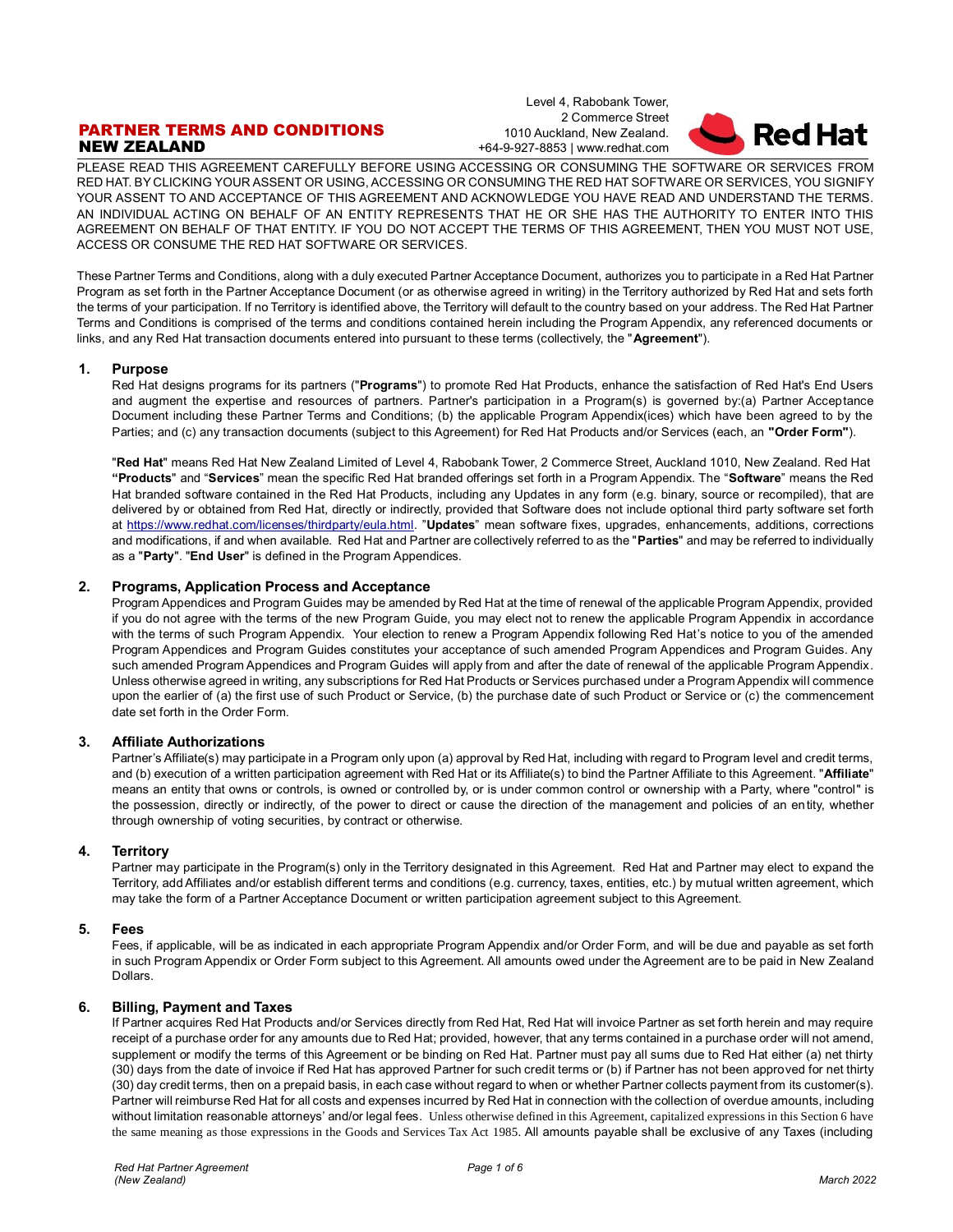being exclusive of any GST). Partner will pay to Red Hat, in addition to any amounts due to Red Hat for Red Hat Products or Services, an amount equal to any Taxes arising from or relating to this Agreement that are paid or are payable by Red Hat unless Partner presents Red Hat with a valid tax exemption or resale certificate. If a party makes a Taxable Supply in connection with this Agreement for a Consideration in Money, then the Recipient of the Taxable Supply must also pay, at the same time and in the same manner as the Consideration In Money is otherwise payable, the amount of any GST payable in respect of the Taxable Supply. The Recipient's obligation to pay GST is subject to a valid Tax Invoice being delivered. "**Taxes**" means any form of taxation of whatever nature and by whatever authority imposed (including without limitation, GST and any fine, penalty, surcharge or interest), exclusive of any taxes based on the net income of Red Hat. In the event of a cross-border transaction, if Partner is required under any applicable law or regulation, domestic or foreign, to withhold or deduct any portion of the payments due to Red Hat, then the sum payable to Red Hat will be increased by the amount necessary for Red Hat to receive an amount equal to the sum it would have received had no withholdings or deductions been made. The Parties will work together in good faith to minimize adverse tax consequences created by cross-border transactions. Any payments more than thirty (30) days past due will be subject to a late fee of one and one-half percent (1½%) per month, or the maximum rate allowable by law, whichever is less.

# **7. Verifications**

During the Term and for at least two (2) years thereafter, Partner will keep and maintain commercially reasonable written records regarding Partner's use and distribution of the Red Hat Products and Services and business activities related to the Program(s) ("**Records**"). Red Hat may, at its own expense, verify the Records to determine Partner's compliance with this Agreement. This verification may take the form of requests for information, documents or records (to which Partner will respond promptly), on-site visits (for which Partner shall grant Red Hat the requisite access), or both. The Parties will act reasonably and cooperate with each other in respect of such verifications. Any on-site visit will occur during regular business hours and will not interfere unreasonably with Partner's business. For an on-site visit, Red Hat will give Partner at least thirty (30) day's prior written notice.

## **8. Trademarks**

- **8.1** The term "**Red Hat Marks"** means the trademarks owned by Red Hat or a Red Hat Affiliate that are set forth in an applicable Program Appendix. Red Hat grants Partner a non-exclusive, non-transferable, royalty-free, revocable license in the Territory and during the Term to use the Red Hat Marks solely in connection with the marketing and distribution of Red Hat Products and/or Services as permitted in this Agreement, without the right to sublicense. Partner agrees to use the Red Hat Marks only as stated in this Agreement, and in doing so, to follow the standards of quality established by Red Hat and to adhere to the trademark usage guidelines found at: <http://www.redhat.com/about/corporate/trademark/guidelines> as amended from time to time and any other trademark terms contained in a Program Appendix (the "**Red Hat Trademark Guidelines**"). Any other use of Red Hat Marks is not permitted. Partner will provide Red Hat with representative samples of the use of Red Hat Marks contained within any materials including web pages, marketing, advertising, promotional and collateral materials ("**Promotional Materials**").
- **8.2** All goodwill created by the use of Red Hat Marks by Partner is for the sole benefit of, and accrues to Red Hat. Partner acquires no right, title or interest in Red Hat Marks or the goodwill associated with them, other than the right to use Red Hat Marks in accordance with this Agreement. Partner will not challenge the validity of Red Hat Marks, nor assist anyone in challenging their validity. Partner agrees not to make any application to register any Red Hat Mark or any domain names containing a Red Hat Mark, and not to use or register any trade name, trademark, service mark, slogan, logo or domain name that is confusingly similar to, or a reference to, any Red Hat trade name, trademark or service mark during or after the Term of this Agreement. Partner may not disparage Red Hat, Red Hat Marks or Red Hat Products and Services.

## **9. Additional Requirements**

- **9.1** Red Hat reserves all rights not expressly granted in this Agreement and all rights not expressly granted to the Red Hat Products and Services (including rights under any trademarks, copyrights, patents or other intellectual property of Red Hat). Partner will not use Red Hat Products or Services to create an offering competitive with Red Hat, directly or indirectly, or, unless specifically permitted in this Agreement, for the benefit of any other person or entity or permit any third party to make such use. If Red Hat determines that any of the Red Hat Products or Services is being used (in whole or in part) by Partner in any way to (a) avoid paying fees that would otherwise be due hereunder, (b) provide Services to third parties outside of the scope of a Program or (c) create revenue without payment of fees to Red Hat for Red Hat Products or Services, Red Hat may immediately suspend performance and/or terminate this Agreement and any Program, and reserves its rights to exercise any and all legal and equitable remedies available to it.
- **9.2** For each Red Hat Product (or Partner product that incorporates a Red Hat Product or Service, in whole or in part) that Partner sells to an End User under a Program Appendix, Partner shall purchase the equivalent Red Hat Product with respect to such conditions as the term (1 or 3 years) and support level. For example, if the End User purchases a one year 24x7 support level Red Hat Enterprise Linux product from Partner, Partner shall purchase a one year Premium (24x7) Red Hat Product from Red Hat. Similarly, Partner is only authorized to resell the complete Red Hat Product it purchased and is not permitted to decouple the Red Hat Product or sell it in parts. For example, Partner will not purchase a one year Red Hat Product from Red Hat and then break it into multiple shorter increments of time for resale. Partner will work with Red Hat to ensure that its resale of Red Hat Products to End Users is consistent with the terms for the Red Hat Products purchased.
- **9.3** Without limiting the generality of Sections 9.1 or 9.2 above, Partner agrees: (i) not to modify the Red Hat Products or Services in any manner unless agreed to by Red Hat in writing and (ii) not to use or resell the Red Hat Products or Services in any manner or for any purpose not permitted by this Agreement, including, without limitation, for Partner's own internal or production use, other than as may be expressly permitted in the applicable Program Appendix or by any applicable mandatory rule of law. For certain Programs and only during the term of the Program, Red Hat may provide Partner with access to non-production, evaluation, development kits and/or not for resale (aka "**NFR**") Red Hat Products for the sole purpose of testing and/or supporting its partners and/or End Users on issues related to Partner's rights and obligations hereunder. Should Partner resell or use its access to such Red Hat Products for Partner's own internal or production use other than as expressly permitted in the applicable Program Appendix, Partner agrees to purchase the appropriate Red Hat Product(s) under Red Hat's standard terms for such resale and/or use, and to pay the applicable fee for all periods. This Agreement establishes the rights and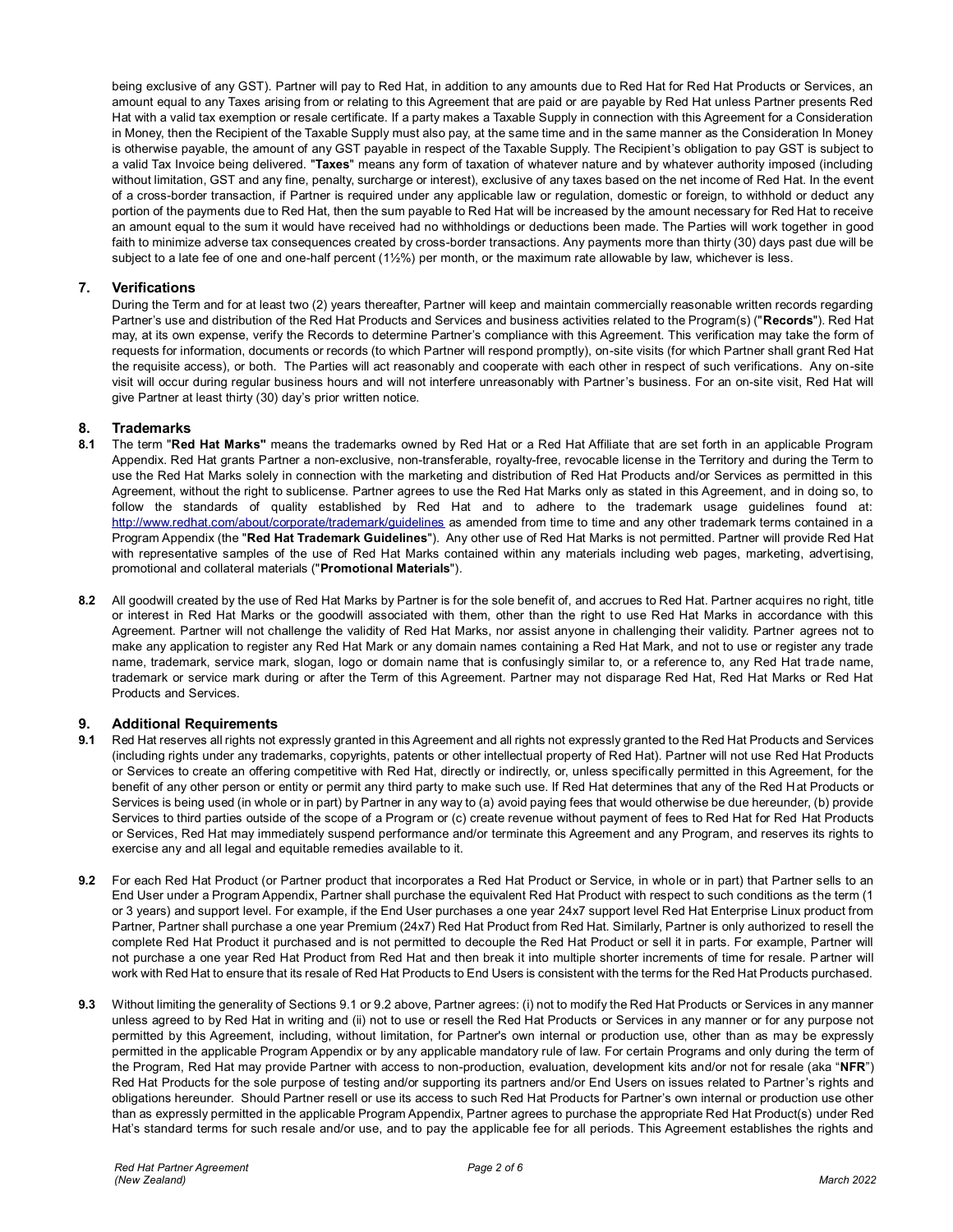obligations associated with Red Hat's Programs, Products and Services, and is not intended to limit Partner's rights to software code under the terms of an open source license.

# **10. Intellectual Property**

Partner agrees that all trade name, trademark, service mark, copyright, patent, trade secret, domain name and all other intellectual and industrial property rights anywhere in the world, including moral rights, and all applications, provisional applications, registrations, continuations and renewals thereof, and all associated goodwill (present or future) in and to the Red Hat Products and Services, are and will, as among the Parties, be owned by and vested in Red Hat or its licensors, notwithstanding any use of terms such as "purchase," "sale" or the like within this Agreement. Red Hat may provide access to third party software programs with the Red Hat Software that are not part of the Red Hat Software. These third party programs are (a) not required to run the Red Hat Software, (b) provided as a convenience, and (c) subject to their own license terms. The license terms either accompany the third party software programs and/or may be viewed at [http://www.redhat.com/licenses/thirdparty/eula.html.](http://www.redhat.com/licenses/thirdparty/eula.html) If Partner does not agree to abide by the license terms for the third party software programs, then Partner may not install, use or distribute them.

## **11. Limited Warranties, Limitation of Liability, Disclaimer of Damages and Insurance and Indemnity**

- **11.1 General Representations and Warranties.** Red Hat represents and warrants that: (a) the Services will be performed in a professional and workmanlike manner by qualified personnel; (b) it has the authority to enter into this Agreement with Partner; and (c) to Red Hat's knowledge, Red Hat branded Software does not, at the time of delivery to Partner, include malicious code for the purpose of damaging or corrupting the Software.
- **11.2 Disclaimer of Warranties.** EXCEPT AS SET FORTH IN SECTION 11.1 ABOVE, TO THE MAXIMUM EXTENT PERMITTED BY APPLICABLE LAW, THE RED HAT PRODUCTS AND SERVICES ARE PROVIDED "AS IS" AND WITHOUT WARRANTIES OR CONDITIONS OF ANY KIND, INCLUDING IMPLIED WARRANTIES OF MERCHANTABILITY, NON-INFRINGEMENT AND FITNESS FOR A PARTICULAR PURPOSE. Partner will make no representations or warranties on behalf of Red Hat regarding the Red Hat Products or Services in connection with the distribution of the Red Hat Products or Services or otherwise.
- **11.3 Limitation of Liability.** TO THE MAXIMUM EXTENT PERMITTED BY APPLICABLE LAW, FOR ALL EVENTS AND CIRCUMSTANCES, RED HAT'S AND ITS AFFILIATES' AGGREGATE AND CUMULATIVE LIABILITY TO PARTNER AND ITS AFFILIATES ARISING OUT OF OR RELATING TO THIS AGREEMENT AND ANY ORDER FORM HEREUNDER, INCLUDING WITHOUT LIMITATION ON ACCOUNT OF PERFORMANCE OR NON-PERFORMANCE OF OBLIGATIONS, REGARDLESS OF THE FORM OF THE CAUSE OF ACTION, WHETHER IN CONTRACT, TORT (INCLUDING, WITHOUT LIMITATION, NEGLIGENCE), STATUTE OR OTHERWISE WILL BE LIMITED TO DIRECT DAMAGES AND WILL NOT EXCEED THE TOTAL AMOUNT PAID TO RED HAT AND ITS AFFILIATES BY PARTNER AND ITS AFFILIATES UNDER THIS AGREEMENT DURING THE TWELVE (12) MONTHS PRECEDING THE FIRST EVENT GIVING RISE TO LIABILITY FOR THE RED HAT PRODUCT OR SERVICE THAT IS THE SUBJECT MATTER OF THE CLAIM OR U.S. \$5,000.00, WHICHEVER IS GREATER. THE FOREGOING LIMITATION SHALL NOT APPLY TO CLAIMS FOR BODILY INJURY (INCLUDING DEATH) AND DAMAGE TO TANGIBLE PERSONAL PROPERTY CAUSED BY THE NEGLIGENCE OF RED HAT OR ITS EMPLOYEES.
- **11.4 Disclaimer of Damages.** NOTWITHSTANDING ANYTHING TO THE CONTRARY CONTAINED IN THIS AGREEMENT OR ANY ORDER FORM, TO THE MAXIMUM EXTENT PERMITTED BY APPLICABLE LAW, IN NO EVENT WILL RED HAT OR ITS AFFILIATES BE LIABLE TO THE PARTNER OR ITS AFFILIATES FOR: ANY CLAIM BASED UPON A THIRD PARTY CLAIM; ANY INCIDENTAL, CONSEQUENTIAL, SPECIAL, INDIRECT, EXEMPLARY OR PUNITIVE DAMAGES, WHETHER ARISING IN TORT, CONTRACT, OR OTHERWISE; OR FOR ANY DAMAGES ARISING OUT OF OR IN CONNECTION WITH ANY MALFUNCTIONS, DELAYS, LOSS OF DATA, LOST PROFITS, LOST SAVINGS, INTERRUPTION OF SERVICE, LOSS OF BUSINESS OR ANTICIPATORY PROFITS, EVEN IF RED HAT OR ITS AFFILIATES HAVE BEEN ADVISED OF THE POSSIBILITY OF SUCH DAMAGES. Without limiting the generality of the foregoing disclaimer, Red Hat Products and Services are not specifically designed, manufactured or intended for use in (a) the planning, construction, maintenance, control or direct operation of nuclear facilities, (b) aircraft navigation, control or communication systems, weapons systems or (c) direct life support systems. Partner agrees that it is solely responsible for the results obtained from the use of the Red Hat Products and Services.
- **11.5 Insurance and Indemnity.** Partner shall put in place and at all times maintain during the Term and for two (2) years thereafter, at its own cost and expense, appropriate and sufficient commercial general liability insurance with a reputable insurance company to cover the activities of Partner contemplated in this Agreement. The premiums for these policies of insurance shall be the responsibility of Partner. Upon request, Partner will provide Red Hat certificates of insurance for all insurance coverage**.** Partner will indemnify and hold harmless Red Hat from any and all liability, losses, costs, damages or expenses, including reasonable attorney's, solicitor's or legal fees and costs, resulting from or arising out of third party demands or claims against Red Hat relating to any of Partner's actions including, but not limited to, performance or non-performance under this Agreement.

# **12. Publicity and Confidentiality**

- **12.1 Publicity.** Partner will keep confidential and will not disclose, market or advertise to third parties the terms of this Agreement (including the fees paid hereunder). Partner or Red Hat may reference its relationship with the other, in the normal course of business including during earnings announcements or calls, discussions with analysts, meetings with the press, customer briefings, general marketing ac tivities and in regulatory filings. Neither Party will issue formal press releases or other similar activities referencing the other Party without the written consent of the other Party.
- **12.2 Confidential Information.** The Parties agree that Confidential Information provided under this Agreement will be held and maintained in confidence and each Party will use at least the same degree of care to protect such Confidential Information that it uses to protect its own confidential information, but in no event less than reasonable care. The recipient may use Confidential Information of the other Party only for the purposes of exercising its rights and fulfilling its obligations under this Agreement. Confidential Information may be disclosed only to Affiliates, employees, agents and contractors with a need to know, and to its auditors and legal counsel, provided in each case they are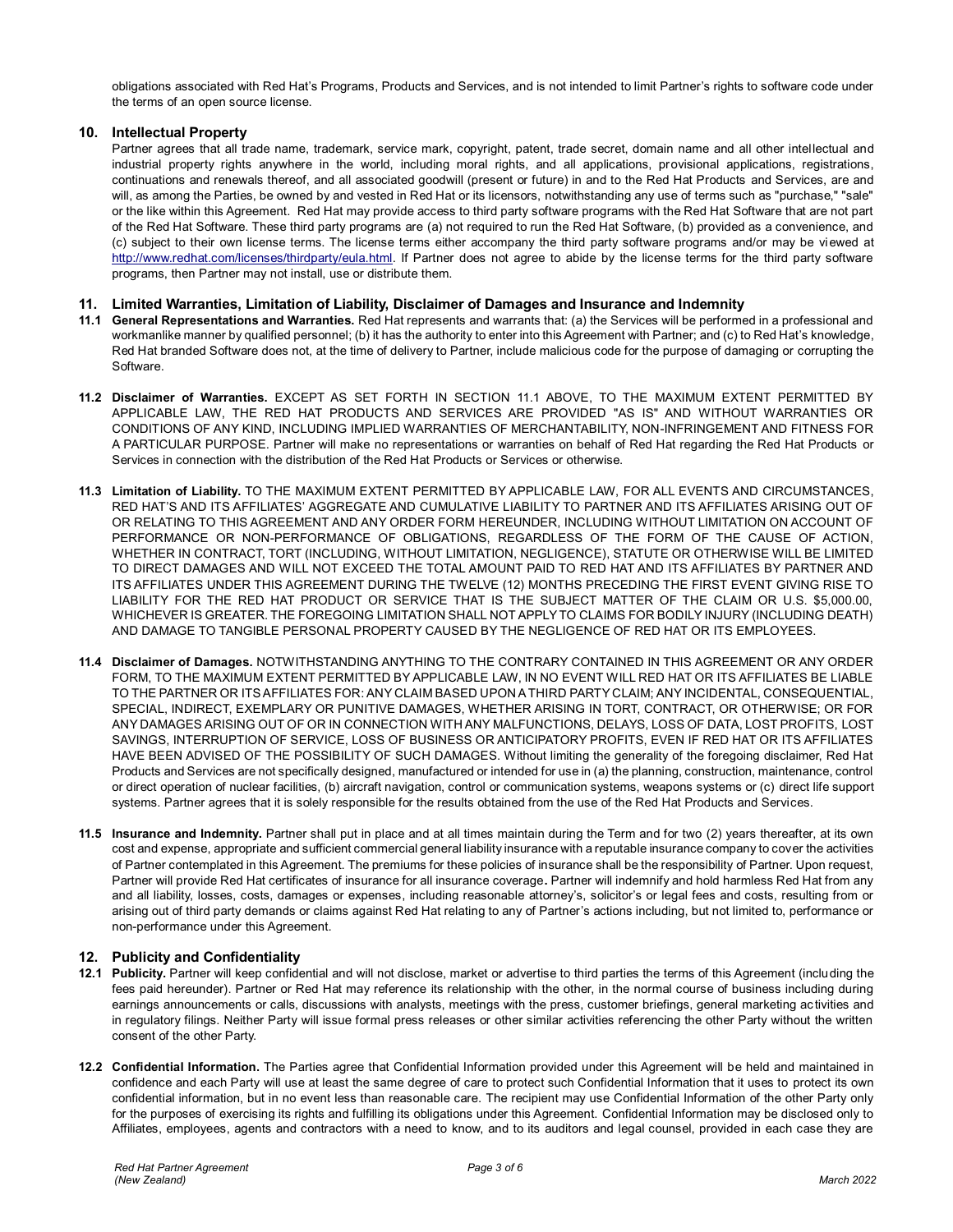under a written obligation or legal duty to keep such information confidential using standards of confidentiality not less restrictive than those required by this Agreement. **"Confidential Information"** means all information and materials disclosed by either Party to the other during the Term that is either marked confidential or, by the nature of the information or the circumstances surrounding its disclos ure, would reasonably be considered confidential. Confidential Information does not include information that (i) is or later becomes publicly available without breach of this Agreement, or is disclosed by the disclosing Party without obligation of confidentiality; (ii) is known to the recipient at the time of disclosure by the disclosing Party without obligation of confidentiality; (iii) is independently developed by the recipient without use of the Confidential Information; (iv) becomes lawfully known or available to the recipient without restriction from a source having the lawful right to disclose the information; (v) is generally known or easily ascertainable by parties of ordinary skill in the business of the recipient; or (vi) is software code in either object code or source code form that is licensed under an open source license. Except in relation to Partner's obligations pursuant to Section 12.1, both Parties agree that obligations of confidentiality will exist for a period of two (2) years following initial disclosure of the particular Confidential Information.

**12.3 Privacy.** Partner acknowledges that any use of personal information (as that term is defined in the Privacy Act 1993*)* is consistent with Red Hat's privacy policy from time to time, which is described at *http://www.redhat.com/legal/privacy\_statement.html*. Partner must comply with the Information Privacy Principles under the *Privacy Act 1993*, regardless of whether it is otherwise legally obliged to do so.

# **13. Termination**

- **13.1 Term.** This Agreement begins on the Effective Date and continues until the expiration or termination of all applicable Program Appendices ("**Term**"). The term of each Program Appendix is independent of the term of any other Program Appendix. "**Effective Date**" means the first date when both Parties have fully accepted or signed the Agreement.
- **13.2 Termination by Red Hat or Partner.** Red Hat may (without prejudice to any other right or remedy) terminate this Agreement in whole or in part (including any Program Appendix and Partner's participation in any Program) for any reason at any time upon ninety (90) days prior written notice to Partner. If Partner or Red Hat breaches the terms of this Agreement, and the breach is not cured within thirty (30) days after written notice of the breach is given to the breaching Party (except for payment obligations, in which case five (5) days), then the other Party may, by giving written notice of termination to the breaching Party, terminate this Agreement in whole or in part (including any Program Appendix and Partner's participation in any Program) without prejudice to any other right or remedy; unless a shorter cure period is otherwise stated under this Agreement or in the applicable Program Appendix and provided that no cure period is required for a breach of Sections 8, 9.1, 12.2, 12.3 or 14.3 hereof.
- **13.3 Effect of Agreement Termination or Expiration**. Termination or expiration of this Agreement in whole for any reason will immediately terminate Partner's participation in any and all Programs. Upon such termination or expiration, Partner will immediately (i) cease referring to itself as a Red Hat Partner, or any other title associated with the Program, and using those titles in any communication or advertising; (ii) to the extent applicable, cease all promotion, demonstration, sale(s) and distribution of the Red Hat Products and/or Services; (iii) cease all use of the Red Hat Marks; (iv) return or destroy, at Red Hat's option, all printed materials containing Red Hat Marks, including all documentation and Promotional Materials; and (v) remit all fees due to Red Hat within fifteen (15) days of such termination or expiration. If the termination is not the result of a Partner breach, the Partner will be entitled to sell, for a period of no longer than sixty (60) days after termination, any of its inventory of Red Hat Products (subject to this Agreement) for which Red Hat has been fully paid and that are required to fulfill any unperformed contracts of Partner outstanding at the date of termination or expiration. All rights and obligations of the Parties under this Agreement and all applicable Program Appendices will terminate immediately, except that obligations under Sections 6, 7, 8.2, 10, 11.2 – 11.5, 12, 13.3 - 13.4, 14.1 - 14.3, 14.6, 15, 16 and 17 hereof, and any Partner payment obligations will survive such termination or expiration. Termination of this Agreement shall not affect any agreements between Red Hat and any End User.
- **13.4 No Compensation.** Upon termination or expiration of this Agreement for any reason or at any time, Red Hat will have no obligation to Partner (except as Red Hat otherwise may be liable to Partner for Red Hat's material breach of this Agreement), or to any employee, agent or representative of Partner, for compensation or for damages of any kind, whether on account of the loss by Partner or such employee, agent or representative of present or prospective sales, investments, compensation or goodwill. Partner hereby indemnifies and holds Red Hat harmless from and against any and all claims, costs, damages and liabilities whatsoever asserted by any employee, agent or representative of Partner under any applicable cancellation, termination, labor, social security, payments under national insurance, or other laws or regulations.

# **14. General Provisions**

**14.1 Governing Law and Venue.** Any claim, controversy or dispute arising out of or related to this Agreement is governed by the substantive laws of New Zealand. Any claim, controversy or dispute arising out of, or in connection with, or with respect to the validity, interpretation and/or enforcement of the Agreement, including the breach thereof, will be finally settled exclusively by the courts of New Zealand, provided, however, that Red Hat may in its sole discretion, bring any claim or dispute (including but not limited to seeking injunctive relief and/or equitable remedy) arising out of, or in connection with the validity, interpretation and/or performance of this Agreement before any courts and/or administrative authorities, in any jurisdiction, having jurisdiction over the subject matter of any such claim or dispute. Notwithstanding anything to the contrary in this Agreement:

(a) the parties exclude the application of the United Nations Convention on Contracts for the International Sale of Goods from this Agreement; (b) the parties acknowledge, and Partner warrants, that the goods and services supplied under this Agreement are supplied and acquired in trade within the meaning of the Fair Trading Act 1986. The parties agree that sections 9, 12A, and 13 of the Fair Trading Act 1986 will not apply to this Agreement and that it is fair and reasonable to exclude their application;

(c) the parties are both in trade and acknowledge, and Partner warrants, that the goods and services supplied under this Agreement are supplied and acquired in trade within the meaning of the Consumer Guarantees Act 1993. The parties agree that the provisions of the Consumer Guarantees Act 1993 will not apply to this Agreement; and

(d) for the purposes of this clause 14 the Partner acknowledges that it had a reasonable opportunity to review this Agreement, discuss its terms with Red Hat, and receive advice from its legal advisor, if it wished to do so.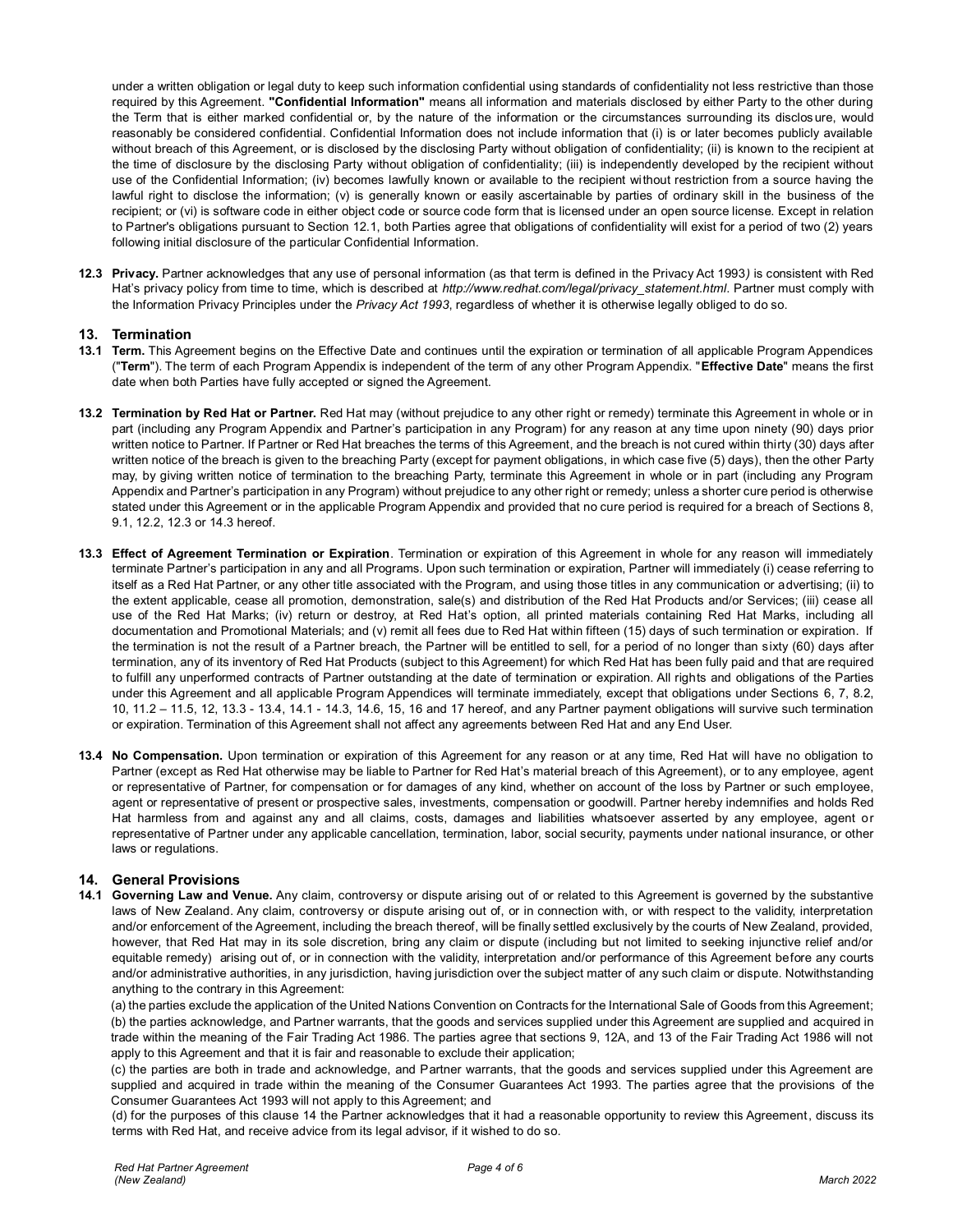**14.2 Notices.** All notices, consents, waivers and other communications required or permitted by this Agreement must be in English, in writing, and will be deemed given when (a) delivered to the appropriate address by hand or by nationally recognized overnight courier service (costs prepaid); (b) sent by facsimile or e-mail with written confirmation of transmission by the transmitting equipment delivered promptly thereafter; or (c) received by the addressee, if sent by certified mail, return receipt requested, in each case to the following addresses, facsimile numbers or e-mail addresses and marked to the attention of the person (by name or title) designated hereafter (or to such other address, f acsimile number, e-mail address or person as a party hereto may designate by notice to the other parties hereto): For Partner: the most current address/fax number indicated by Partner to Red Hat in writing; For Red Hat: Head of Legal Asia Pacific Region, 8 Shenton Way, #11-00, Singapore 068811; Facsimile: +65-6490-4201.

## **14.3 Compliance with Law and Export Controls.**

- **14.3.1**As between Red Hat and Partner, Partner (a) understands that countries, including the U.S., may restrict the import, use, export, re-export or transfer of encryption products and other controlled materials (which may include Red Hat Products, Services or related technical information) ("**Controlled Materials**"); (b) will be solely responsible for compliance with any such import, use, export, re-export or transfer restrictions in connection with Partner's use, sale and/or distribution of Controlled Materials; and (c) will be the importer and exporter of record of the Controlled Materials that Partner uses, sells and/or distributes, and is responsible for all associated obligations, including but not limited to, paying all import duties and tariffs, and obtaining any required regulatory approvals, registrations, and export and import licenses.
- **14.3.2** Partner acknowledges that Red Hat may be prohibited from providing Controlled Material(s) if Red Hat has knowledge or reason to believe that a violation of the applicable law will or has occurred.
- **14.3.3** As required by U.S. law, Partner represents and warrants that it: (a) understands that certain of the Controlled Materials are of U.S. origin and subject to export controls under the U.S. Export Administration Regulations (the "**EAR**"); (b) is not located in (or owned or controlled by any person or entity located in) any country listed in Country Group E:1 in Supplement No. 1 to part 740 of the EAR or by any person or entity listed on the U.S. Department of Treasury Office of Foreign Assets Control ("OFAC") list of Specially Designated Nationals and Blocked Persons ("SDNs") (and is not 50% or more owned or controlled by any one or more persons or entities identified on the SDN list); (c) will not export, re-export or transfer the Controlled Materials to (1) any prohibited destination, (2) anyone who has been prohibited from participating in U.S. export transactions by any federal agency of the U.S. government or (3) any end user who Partner knows or has reason to know will use them in the design, development or production of nuclear, chemical or biological weapons, or rocket systems, space launch vehicles, or sounding rockets, or unmanned air vehicle systems or any other prohibited use under the EAR; and (d) understands and agrees that if it is in the United States and exports, re-exports or transfers the Controlled Materials to eligible end users, it will, to the extent required by EAR Section 740.17(e), submit semi-annual reports to the U.S. Commerce Department's Bureau of Industry and Security, that include the name and address (including country) of each transferee.
- **14.3.4** Partner and its Affiliates and any other persons performing any activities related to this Agreement, will comply with all applicable laws and regulations including all applicable anti-corruption laws and regulations, such as the U.S. Foreign Corrupt Practices Act and the U.K. Bribery Act (collectively, the "**Anti-Corruption Laws**"), and will not engage in conduct that would cause Red Hat to violate any law or regulation including the Anti-Corruption Laws. None of Partner or its Affiliates, or any other persons performing activities related to this Agreement shall, directly or indirectly, offer, pay, promise to pay, or authorize the payment of anything of value to any government or public official to influence that government or public official in his or her official capacity, in order to retain or obtain business for Partner or Red Hat, or to secure any improper advantage for Partner or Red Hat. For purposes of this Agreement, government or public official includes employees and officers of a government agency, department or instrumentality, as well as the employees or officers of government-owned or government-controlled companies, public international organizations, political parties and candidates for political office. None of Partner or its Affiliates, or any other persons performing activities related to this Agreement shall, directly or indirectly, offer, promise or give a financial or other advantage to any person in order to induce the recipient to improperly perform any relevant function or activity, or to reward the recipient for the improper performance of any relevant function or activity, nor shall they solicit or accept a financial or other advantage from any person in exchange for the improper performance of any relevant function or activity. Partner will not submit any falsified documents or records to Red Hat. Partner will not permit its resellers or partners or any other third-party business partners (collectively, "**Supply Chain Entities**") acting on behalf of Partner in connection with the services performed under this Agreement to do anything that would violate or cause Red Hat to violate any law or regulation including the Anti-Corruption Laws. If Red Hat believes that Partner or any Supply Chain Entity has breached or may breach any of the provisions of this Section or a notice is provided pursuant to this Section, Red Hat may terminate the Agreement or suspend its performance without any liability to Partner.
- **14.3.5**Partner will not engage in any activity that is prohibited under the Anti-boycotting Act (50 USCA 2407) and the Restrictive Trade Practices or Boycotts Regulations of the EAR (set forth in 15 CFR Part 760) and shall comply with any applicable reporting requirements thereunder.
- **14.4 No Assignment.** This Agreement is only assignable by Partner with Red Hat's prior written consent. Any assignment made by Partner without Red Hat's prior written consent will be void and Red Hat will not be required to recognize the assignment. Red Hat may assign any or all of its rights and delegate or novate any or all of its obligations hereunder without the prior approval of Partner. At the request of Red Hat, Partner will execute any papers or documents reasonably necessary to give effect to such assignment or novation. Partner shall promptly notify Red Hat of any material change to its ownership structure.
- **14.5 Independent Contractor.** Partner and Red Hat are independent contractors for all purposes, without express or implied authority to bind the other. Neither Party nor its employees, agents or contractors is entitled to any employee benefits of the other. Each Party will be responsible for all costs and expenses incident to performing its business. Nothing in this Agreement shall be deemed to constitute a partnership or Joint venture, or to create a relationship of principal and agent between the Parties for any purpose.